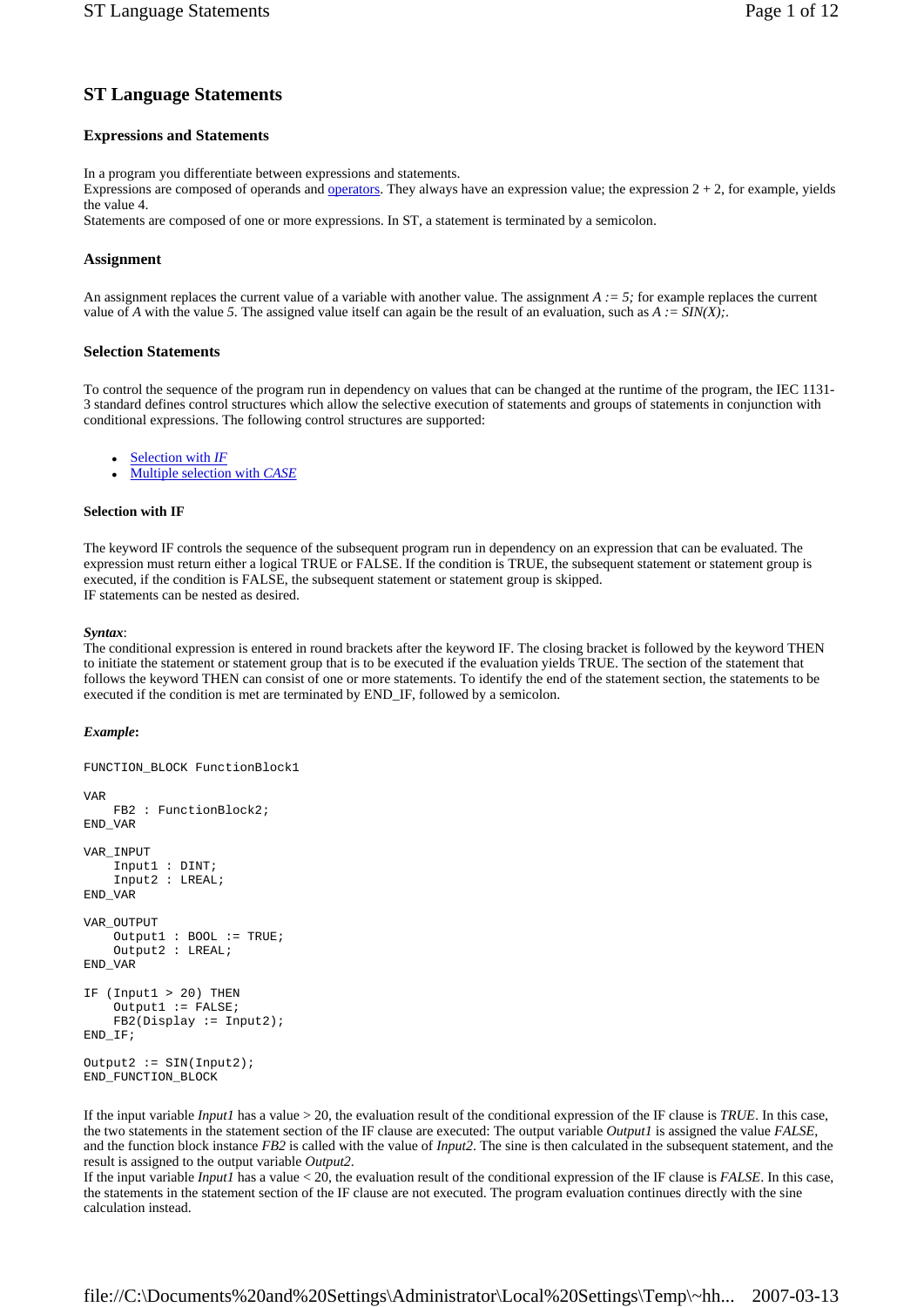# **IF with Alternative: IF ELSE**

The IF-ELSE selection extends the simple IF selection by offering a statement section that is executed if the evaluation of a condition yields the value FALSE, in addition to the statement section that is executed if the evaluation of a condition yields TRUE.

#### *Syntax:*

After the statement section that is executed if the evaluation of the conditional expression yields TRUE, the keyword ELSE signalizes that this is the point at which the statement section begins that is executed if the evaluation of the conditional expression is FALSE. The keyword ELSE at the same time delimits the first statement section. When you use ELSE, the keyword END\_IF including the semicolon is no longer placed after the statement section for a true condition but after the statement section of the ELSE section.

#### *Example:*

FUNCTION\_BLOCK FunctionBlock1

```
VAR 
     FB2 : FunctionBlock2; 
     FB3 : FunctionBlock3; 
END_VAR 
VAR_INPUT 
     Input1 : DINT; 
     Input2 : LREAL; 
END_VAR 
VAR_OUTPUT 
     Output1 : BOOL := TRUE; 
     Output2 : LREAL; 
END_VAR 
IF (Input1 > 20) THEN 
    Output := FALSE;
     FB2(Display := Input2); 
ELSE 
     Output1 := TRUE; 
    FB3(Display := Input2);END_IF;
Output2 := SIN(Input2);
```
END\_FUNCTION\_BLOCK

Here, the example above has simply been expanded by an ELSE clause. If the evaluation of the conditional expression yields FALSE, the statement section of the ELSE section is executed. *Output1* is in this case assigned the value *TRUE* and, instead of the function block instance *FB2*, the function block instance *FB3* is called with the value of *Input2*.

### **Multiple Selection with ELSIF**

With the help of the keyword *ELSIF*, decision chains can be achieved within an IF section. Checking the conditional expressions specified in the associated ELSEIF sections is performed in the order in which they appear in the source code. ConditionalExpression1 is checked first, and if it is TRUE the statement section following ConditionalExpression1 is executed. The execution of the other statement sections is then terminated. If the evaluation of ConditionalExpression1 yields *FALSE*, however, the assigned statement section is skipped and ConditionalExpression2 is evaluated. If TRUE, the statement section following ConditionalExpression2 is executed, and the checking of the other conditional expressions is terminated; otherwise, ConditionalExpression3 is evaluated, etc. If none of the evaluated conditional expressions yields *TRUE*, you can define a default statement section in a terminating ELSE clause, which is executed if none of the ELSIF conditions yields the value *TRUE*.

#### *Syntax*

The keyword *ELSIF* follows the statement section of a selection initiated by *IF* or *ELSIF*. The keyword *ELSIF* is followed by the conditional expression to be evaluated. The statement section for the case of TRUE is initiated by the keyword *THEN*. A selection chain with *ELSIF* can be terminated by an ELSE clause which is executed by default if none of the evaluated conditions yields *TRUE*. The keyword *ELSE* is not followed by a conditional expression. The statement section following *ELSE* is not initiated by the keyword *THEN*.

#### *Example*:

FUNCTION\_BLOCK FunctionBlock1

VAR

- FB2 : FunctionBlock2; FB3 : FunctionBlock3;
- FB4 : FunctionBlock4;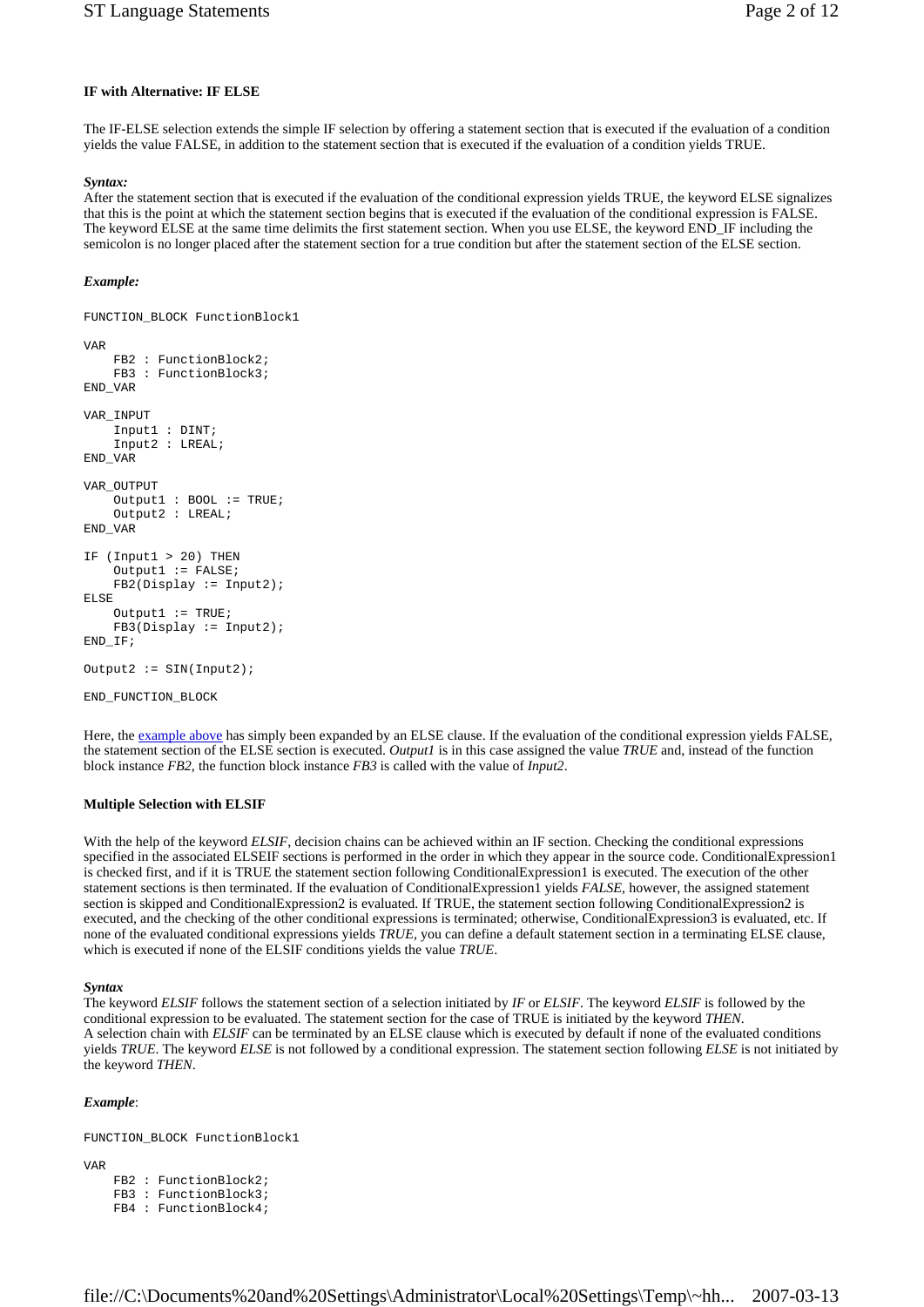```
END_VAR 
VAR_INPUT 
     Input1 : DINT; 
     Input2 : LREAL; 
END_VAR 
VAR_OUTPUT 
     Output1 : BOOL := TRUE; 
     Output2 : LREAL; 
END_VAR 
IF (Input1 = 20) THEN 
    Output1 := FALSE; FB2(Display := Input2); 
ELSIF (Input1 = 25) THEN
   Output1 := TRUE; FB3(Display := Input2); 
ELSE 
    Output := TRUE;
     FB4(Display := Input2); 
END_IF;
```
Output2  $:=$  SIN(Input2);

```
END_FUNCTION_BLOCK
```
In the IF section, the variable Input1 is first checked as to whether it is equal to the value 20. If TRUE, the two subsequent statements are executed, and the evaluation of the subsequent conditional expressions is canceled. If FALSE, the conditional expression following the ELSIF keyword is checked. If the evaluation yields TRUE, the subsequent statement section is executed, and the evaluation of the subsequent conditional expressions is canceled. If FALSE, the statement section following the keyword ELSE is executed. Here, no further conditions will be evaluated since the statement section behind ELSE is always executed if none of the preceding conditions has yielded the value TRUE in the IF and ELSIF clauses.

### **Multiple Selection with CASE**

Instead of using IF ELSIF, you can also achieve multiple selections with a CASE section. An integer variable is here used as the conditional expression. The value of this variable is compared with several other values or value ranges in the CASE section. If the value of the variable is within the value range of a selection condition in the CASE section, the statements following this selection are executed, and the evaluation of the subsequent selection conditions is canceled. Instead of the above IF ELSIF selection, you could also have written the following code:

```
FUNCTION_BLOCK FunctionBlock1 
VAR 
     FB2 : FunctionBlock2; 
    FB3 : FunctionBlock3;
     FB4 : FunctionBlock4; 
END_VAR 
VAR_INPUT 
    _<br>Input1 : DINT;
     Input2 : LREAL; 
END_VAR 
VAR_OUTPUT 
     Output1 : BOOL := TRUE; 
     Output2 : LREAL; 
END_VAR 
CASE Input1 OF 
    20: Output1 := FALSE;
         FB2(Display := Input2); 
    25: Output1 := TRUE;
         FB3(Display := Input2); 
ELSE 
    Output1 := \text{TRUE};
     FB4(Display := Input2); 
END_CASE;
Output2 := SIN(Input2);
END_FUNCTION_BLOCK
```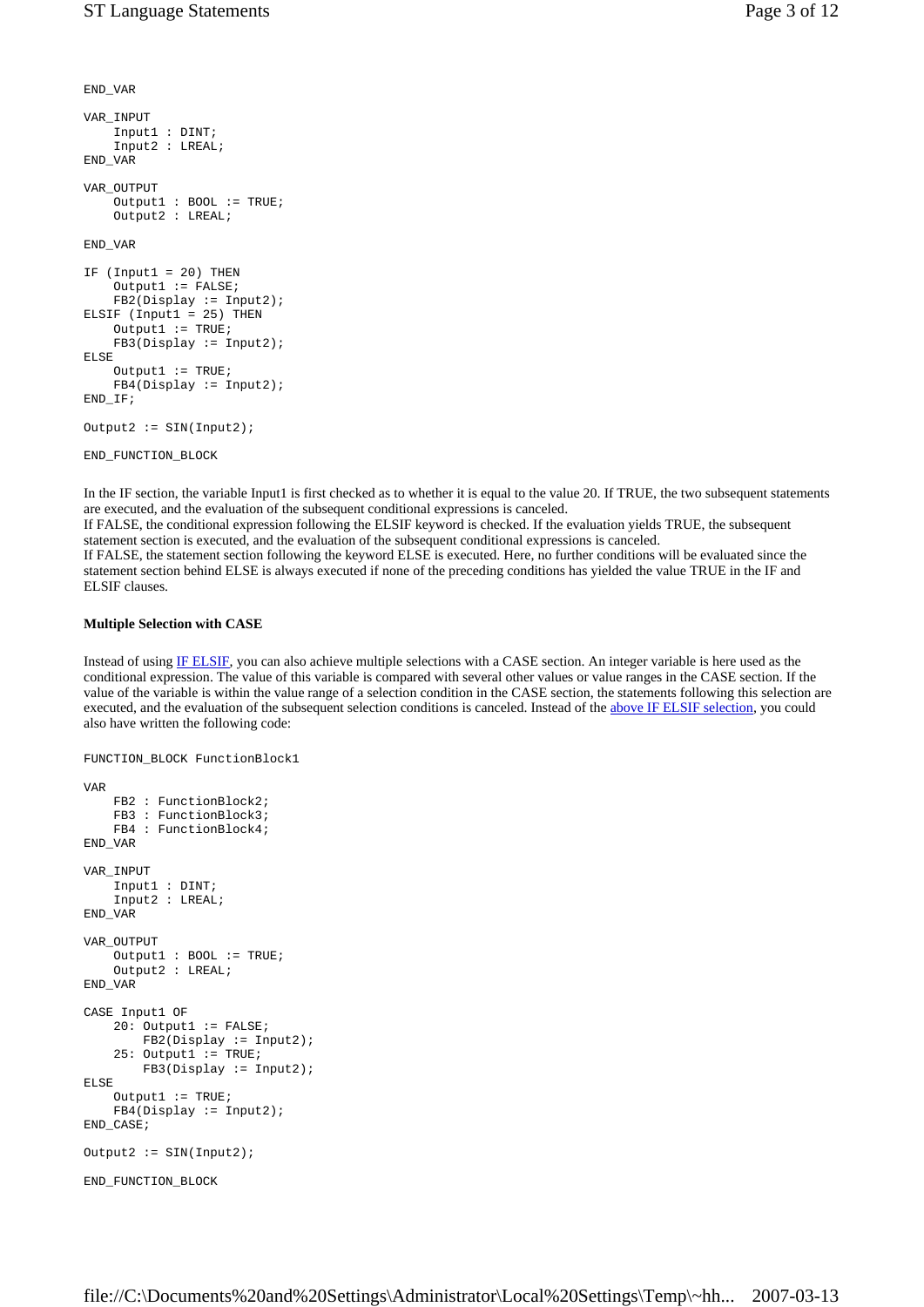### *Syntax:*

All conditional expressions and statement groups must be located between the keywords *CASE* and *END\_CASE*. The CASE variable whose value is to be checked follows the keyword *CASE*.

Values or value ranges with which the variable value is to be compared are initiated by the keyword *OF*. Each value or value range is terminated by a colon. The colon is followed by one or more statements.

With the keyword *ELSE*, you can optionally provide a default statement group that is executed if none of the selection conditions is met.



The CASE variable may only be of the type ANY\_INT.

Values or value ranges can be defined in the following ways:

- A single value is specified: e.g. 5:
- In this case, the variable value is checked as to whether is equals the value *5*.
- Several values are specified, separated by commas: e.g.: 5,7,9,11:
- In this case, the variable value is checked as to whether it equals one of the specified values. A value range is defined: e.g. 5..7:
- In this case, the variable value is checked as to whether it is within the specified value range.

### *Example:*

FUNCTION\_BLOCK FunctionBlock1

```
VAR 
    FB2 : FunctionBlock2; 
     FB3 : FunctionBlock3; 
     FB4 : FunctionBlock4; 
END_VAR 
VAR_INPUT 
     Input1 : DINT; 
     Input2 : LREAL; 
END_VAR 
VAR_OUTPUT 
    Output1 : B00L := TRUE; Output2 : LREAL; 
END_VAR 
CASE Input1 OF 
     20: Output1 := FALSE; (* Selection with single value *) 
            FB2(Display := Input2); 21,22: Output1 := TRUE; (* Multiple selection with 2 values *) 
             FB3(Display := Input2); 
    23..30: Output1 := FALSE; (* Selection with value range *)
             FB4(Display := Input2); 
ELSE (* Default selection; only executed if CASE variable matches no CASE value. *) 
     OutputDebugString("Value of Input1 is not between 20 and 30");
```
END\_CASE;

END\_FUNCTION\_BLOCK

The CASE variable *Input1* is first compared with the value *20*. If the value of *Input1* matches this value, the corresponding statement group is executed, and the comparison with the remaining values is canceled.

If the value of *Input1* does not correspond to the value *20*, it is compared with the next CASE value, in this case with the values *20* and *21*. If the value of *Input1* matches one of these two values, the corresponding statement group is executed, and the comparison with the remaining CASE values is canceled.

If the value of *Input1* does not correspond to the values 20 or *21*, it is compared with the next CASE value, in this case as to whether *Input1* is within the value range from *23* to *30*. If the value of *Input1* matches this value, the corresponding statement group is executed, and the comparison with the remaining values is canceled.

If the value of *Input1* is not within the value range from *23* to *30*, the default selection initiated by the keyword ELSE is executed, and a message is issued in the Message view.

### **Loops**

Loops allow executing one or more statements several times. The execution of a loop is controlled in the so-called loop heading whereas the statement section is executed in the loop body. The statement section can contain one or more statements that are executed repeatedly until the abort condition yields TRUE.

Three loop constructs are available for executing one or more statements repeatedly: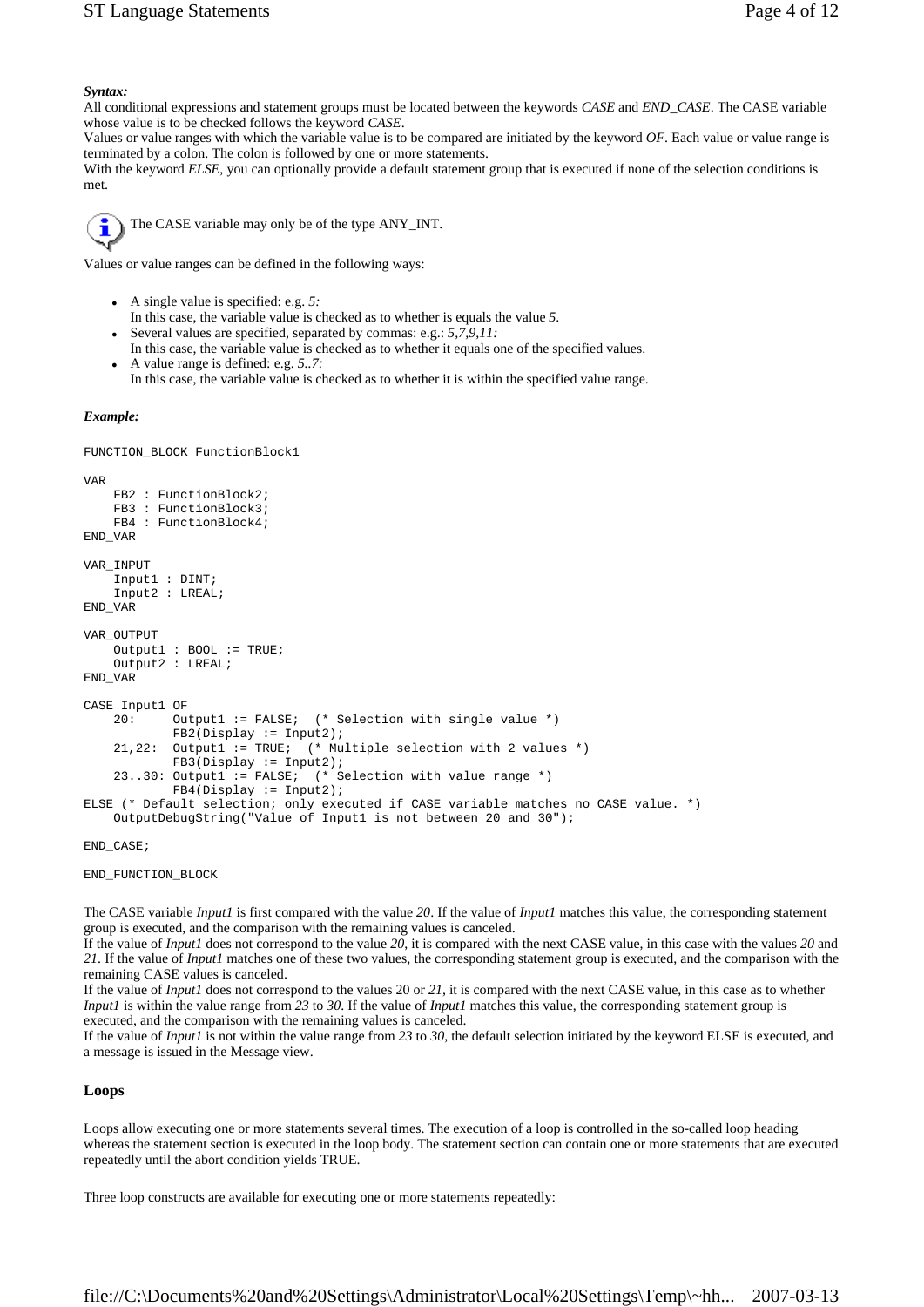- FOR loop
- **WHILE** loop
- **REPEAT loop**

### **FOR Loop**

With many of the jobs to be executed in a program, you already know in advance how often they are to be executed. To execute a specific number of repeats in the loop, you need a counting process for checking the number of times the loop has been executed and an abort condition for terminating the execution of the loop. These two data are combined in the heading of the FOR loop. In addition, the FOR loop heading receives a variable which defines the incrementation of the loop, i.e. the value by which the loop counter is incremented or decremented. Entering the incrementation is optional. If omitted, the loop counter will be incremented by the value 1 by default.

### *Syntax:*



In the counter variable, the initial value of the loop counter is specified. The incrementation indicates by how much the value of the counter variable is to be incremented or decremented with each execution of the loop. The abort condition defines which value the counter variable must reach for the execution of the loop to be canceled. The statement section is initiated by the keyword DO and terminated by END\_FOR.

In the example above, the counter variable has the initial value 10. It is incremented by the value 2 with each execution of the loop. When the counter variable reaches the value 100, the execution of the loop is canceled.

### *Example*:

```
VAR 
     Error : BOOL; 
     ArrayLen : DINT := 100; 
     ArrayStart : DINT := 1; 
    FirstArray : ARRAY[1..100] OF DINT ;
     SecondArray : ARRAY[1..100] OF LREAL; 
     counter : DINT; 
END_VAR 
IF (Error) THEN (* If error occurred, reinitialize array *) 
     FOR counter := ArrayStart TO ArrayLen DO 
        FirstArray[counter] := counter;
         SecondArray[counter] := DINT_TO_LREAL(counter); 
     END_FOR; 
\texttt{END\_IF} ;
```
In the case of an error, the two arrays *FirstArray* and *SecondArray* are to be reinitialized. The error case is queried in the IF clause with the variable *Error*. If *Error* : = TRUE, the loop for initializing the array is executed. Both arrays have the size 1 to 100. The loop counter *counter* is thus initialized with the value of *ArrayStart* and incremented until the abort condition defined in *ArrayLen* (length of the array) is reached. Every time the loop is executed, a further element is initialized in the two arrays.

#### **WHILE Loop**

With the WHILE loop, the conditional expression in the loop heading is evaluated first. If the evaluation yields the value *TRUE*, the statements in the loop body are executed. The execution of the statement is continued until the conditional expression yields the value *FALSE*. If the value of the conditional expression is already *FALSE* in the first evaluation, the statements in the statement group are not executed.

In contrast to the FOR loop, the loop heading of the WHILE loop does not contain a loop counter. You must therefore ensure in the loop body of the WHILE loop that the conditional expression takes on the value *FALSE* sometime to avoid an endless loop.

#### *Syntax*:

The keyword *WHILE* is followed by the conditional expression. The conditional expression can be a calculated expression, e.g. *var1 var 2 < 100*. The statement group is initiated by the keyword *DO* and terminated by *END\_WHILE*.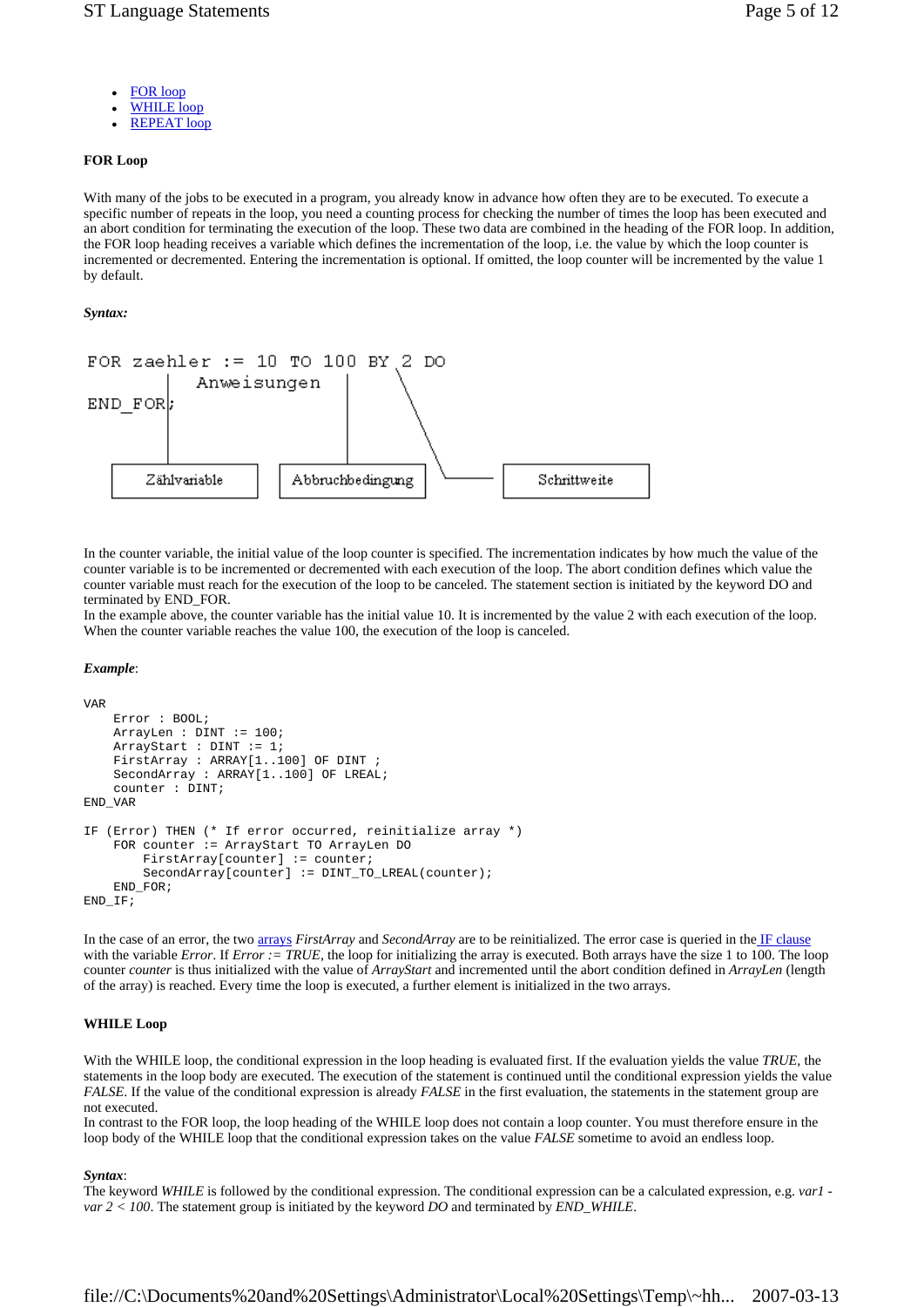## *Example:*

```
sum := 1;
WHILE sum < 100 DO 
   sum := sum + 1;
END_WHILE;
```
The variable *sum* in the loop body in this example is not only used for storing a value but acts as a loop counter at the same time. Adding the value *1* each time the loop is executed not only serves purely for calculation but also ensures that the conditional expression in the loop heading reaches the value *FALSE*, and the execution of the loop is canceled.

### **REPEAT Loop**

The REPEAT loop is executed until the evaluation of the conditional expression yields the value *TRUE*. In the REPEAT loop, in contrast to the WHILE loop, the statement group is executed first, even before the conditional expression is checked. This is because the conditional expression is located in the loop foot. The statement group is thus executed at least once, even if the first evaluation of the conditional expression already yields the value *FALSE*.

In contrast to the FOR loop, the loop foot of the REPEAT loop does not contain a loop counter. You must therefore ensure in the loop body of the REPEAT loop that the conditional expression takes on the value *TRUE* sometime to avoid an endless loop.

#### *Syntax:*

The keyword REPEAT is followed by the statement group. The statement group in turn is followed by the loop foot in which the conditional expression is evaluated.

The loop foot is initiated by the keyword *UNTIL*. It is followed by the conditional expression, which is terminated by the keyword *END\_REPEAT*.

#### *Example*:

```
VAR 
     sum : DINT; 
END_VAR 
sum := 101;
REPEAT 
   sum := sum + 1;
UNTIL sum > 100 
END_REPEAT;
```
Since the sum variable is initialized with the value *101*, the execution of the loop is canceled immediately after the evaluation of the conditional expression. The statement group is nevertheless executed once, and the value of the sum variable is incremented by 1.

#### **Canceling the Execution of a Loop with EXIT**

The keyword EXIT is used especially in highly nested loop constructions to cancel the execution of the loop before the condition for terminating the loop is met in the conditional expression. After an EXIT statement, the loop execution of the loop in which the EXIT statement is located is interrupted immediately. The program run is continued after the first keyword that indicates the end of a loop (END\_FOR, END\_WHILE, END\_REPEAT). Within a nested loop construction, a jump is performed from the innermost loop in which the EXIT statement is located to the next outer loop which continues its execution at the position after the entry into the next inner loop.

#### *Example*:

```
FOR I := 1 TO 5 DO
    FOR J := 2 TO 10 DO
        sum := sum + J;
        IF (sum = 5) THEN
            EXIT; 
         END_IF; 
    END FOR;
    \sin m := \sin m + i;
END_FOR;
```
#### **Exiting a Function, Function Block or Program with RETURN**

A function, function block or program can be exited with the statement RETURN before the end of the corresponding POU is reached. In this case, a return jump is performed within the calling POU to the position after the call.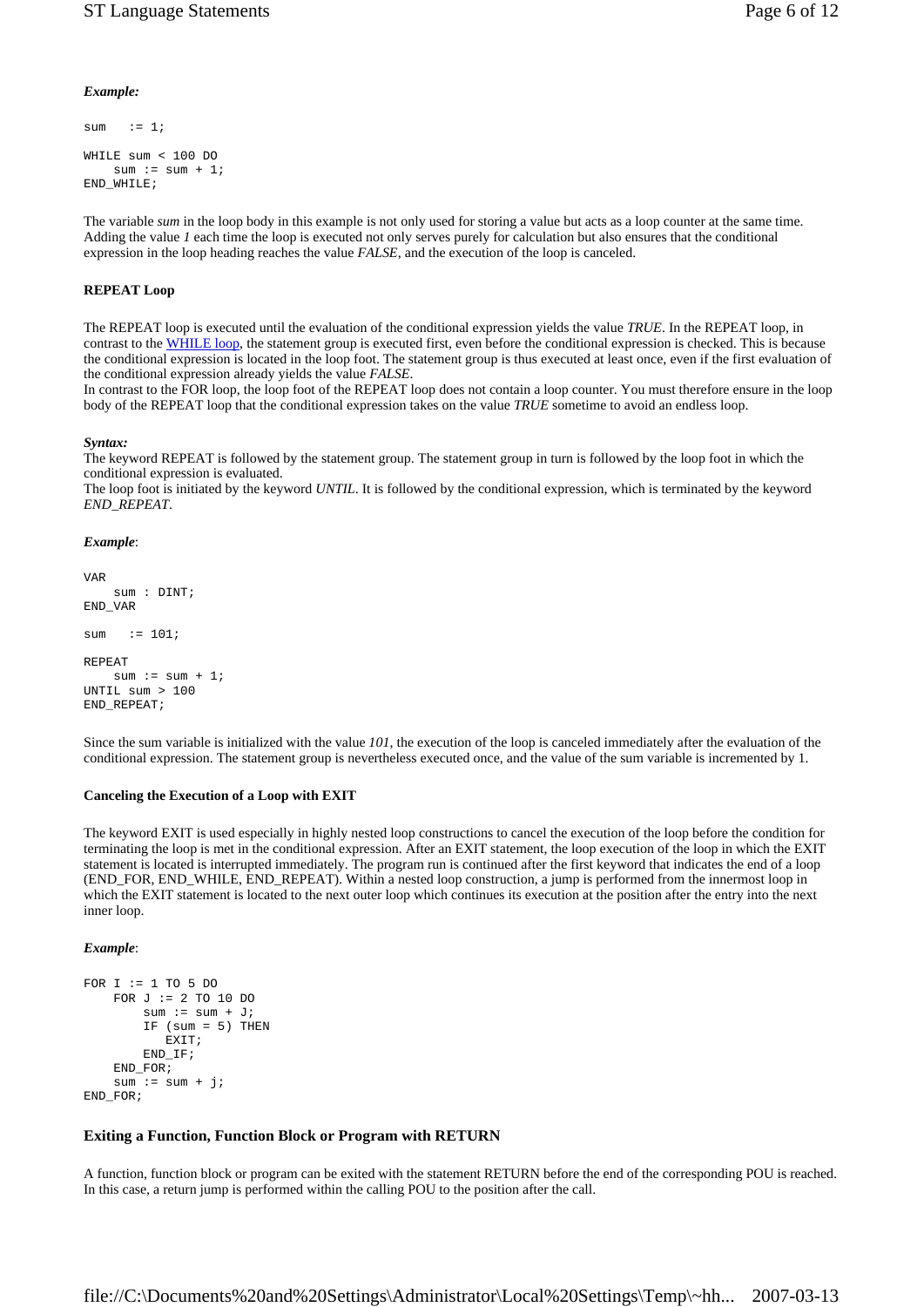With functions, the return values must have been assigned before the return jump to the calling POU. If the return jump into the calling POU is performed within function blocks before the output variables have been assigned values, the default values of these variables are returned.

### *Example*:

```
IF(EmergencyStop := TRUE) THEN 
     RETURN; 
END_IF;
```
# **Operators**

If several operators are used in an expression, the order in which they are processed is governed by the priorities of the operators. Operators with a higher priority are given precedence in processing over operators with a lower priority. If operators have the same priority, they are processed from left to right.

The priority rules can be changed by parenthesizing. The parentheses are operators themselves and have highest priority.

#### **Example**:

```
VAR_OUTPUT 
    vOut : DINT; 
END_VAR 
VAR 
   a : DINT := 1;b : DINT := 2;c : DINT := 3;d : DINT := 4;END_VAR 
vOut := a + b * c + d;
```
The multiplication operator has precedence over the addition operators. This results in the following processing order:

- 1. *b* is multiplied by  $c (b * c)$
- 2. The result of multiplication is added to *a* due to processing from left to right  $a + (b * c)$
- 3. *d* is added to the result of the previous multiplication and addition  $(a+(b * c)) + d$

If you want the additions to be performed first and the multiplication last, you can use parentheses.

vOut :=  $(a + b) * (c + d)$ ;

In this version, the changed evaluation order results in the assignment of the value *21* to *vOut*, instead of the value *11* of the previous version.

The following table provides a list of all ST operators. The operators are listed in the order of their priorities. The further up an operator is in the table, the higher its priority. Operators of the same priorities are in the same line of the table.

| <b>Operation</b>                                         | Symbol                         |
|----------------------------------------------------------|--------------------------------|
| Parenthesizing                                           | (Expression)                   |
| Evaluation of a function                                 | Identifier (list of arguments) |
| Negation<br>Complement                                   | <b>NOT</b>                     |
| Exponent                                                 | $\ast$ $\ast$                  |
| Multiplication<br>Division<br>Modulo                     | *<br><b>MOD</b>                |
| Addition<br>Subtraction                                  | $^{+}$                         |
| Comparison<br>Less than<br>Greater than<br>Less or equal | $\leq$                         |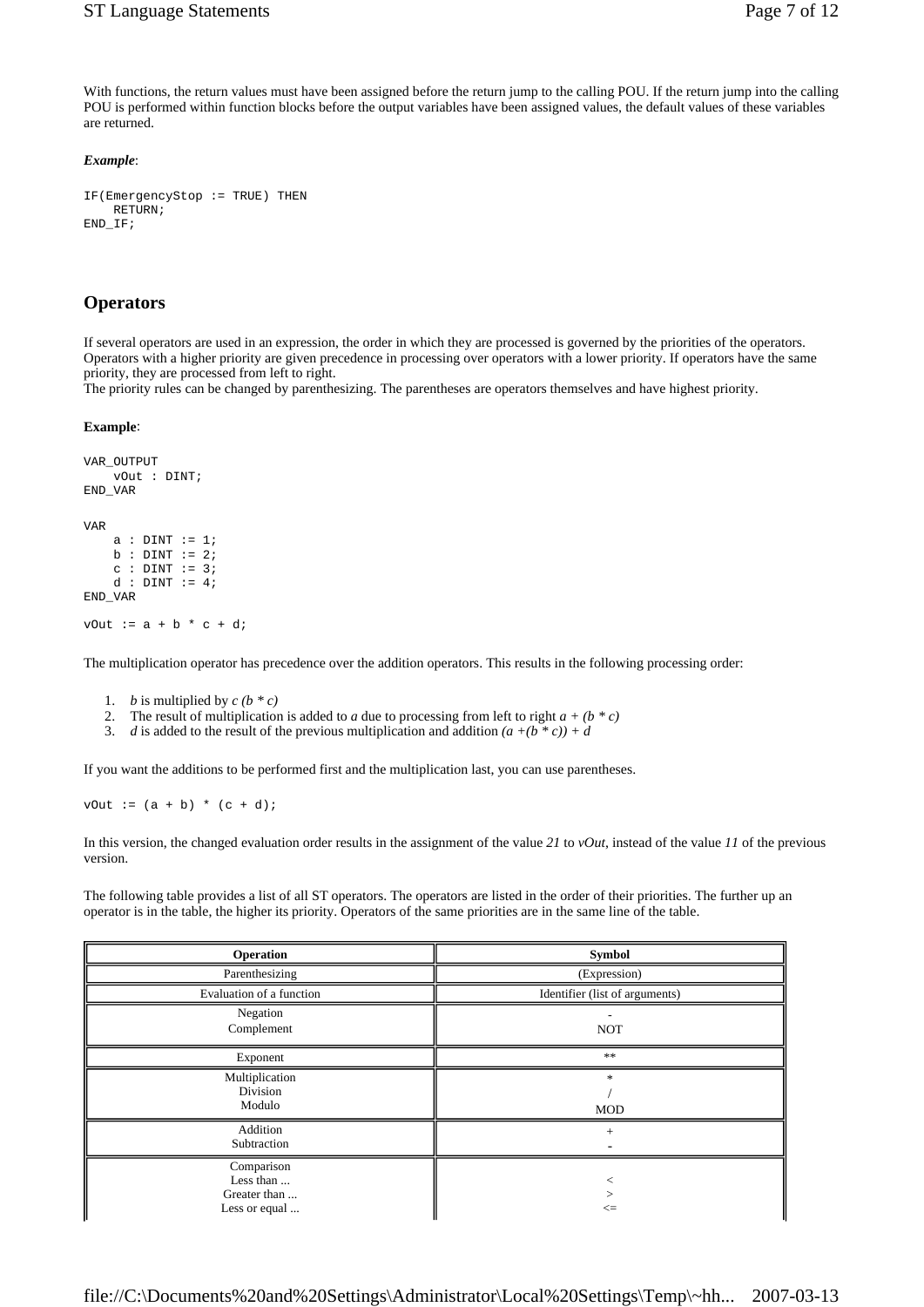ī.

 $\overline{a}$ 

| Greater or equal                   | $>=$       |
|------------------------------------|------------|
| Equality check<br>Inequality check |            |
| Boolean AND<br>Boolean AND         | <b>AND</b> |
| Boolean Exclusive OR               | <b>XOR</b> |
| Boolean OR                         | ΩR         |

### **Short Circuit Evaluation for Expressions with Boolean Operators**

When logical expressions are evaluated, the shortest evaluation path is determined. This means that the evaluation is aborted as soon as it is certain that, after the evaluation of a partial expression, the result of the total expression can no longer change. This is the case, for example, if two expressions have been combined by a boolean AND and the first expression yields the value *FALSE* during evaluation. In this case, the total expression can no longer receive the value *TRUE*. The evaluation will therefore be aborted after the first expression. Example:

```
VAR_OUTPUT 
     vOut : BOOL; 
END_VAR 
VAR 
    a : DINT := 1;b : DINT := 2:
    c : DINT := 3;d : DINT := 4;
END_VAR 
vOut := (a > b) & (c > d);
```
In this case, the expression  $(c > d)$  is no longer evaluated since the expression  $(a > b)$  is already *FALSE*, which means that the total expression can no longer change to *TRUE*.

Pay attention to the special evaluation of logical expressions when you assign values in this kind of expressions. These assignments will no longer be executed if the section in which the assignment is performed is no longer evaluated.

# **User-Defined Functions**

#### **Use and Syntax**

Functions are used for executing frequently recurring jobs within a project. Instead of having these jobs executed repeatedly within function blocks or programs in the form of a series of statements, you can also code such a sequence of statements centrally within the body of a function. Every time a job is to be executed, the corresponding function is called instead of the sequence of statements.

You can pass one or more parameters to functions. The parameters, for example, specify with which values a function is to perform a calculation or can be used as values for conditional branches within the function body. The result of a function is returned to the calling POU as a return parameter and can be evaluated by the POU for further processing.

Since functions should always perform the same job in the same way, variables that are declared within functions are not static. This means they do not retain their last value from function call to function call, but are newly initialized every time the function is called. The result of a function is therefore the same for every function call with the same parameters. For this reason, in contrast to function blocks, no instance of the function, which can save its own state from instance call to instance call, is declared before a function is called.

A function is characterized by the following syntactic elements:

#### **Parameter**

Values can be passed to a function by the caller as parameters. Such values can be further processed within the function body. Parameters must be declared as *VAR\_INPUT, VAR\_OUTPUT* or *VAR\_IN\_OUT* within the declaration section of a function. Variables that are declared as parameters within *VAR\_INPUT* or *VAR\_IN\_OUT* sections of a function must not be assigned an initial value. With variables within a *VAR\_OUTPUT* section, however, the assignment of an initial value is possible. During a function call, the parameters are assigned actual parameters by the calling POU. The assignment is performed by enclosing variables or literals (literals are only possible with input variables) in round brackets after the function name and separating them by commas. The order in which the values are specified within the brackets must correspond to the order in which the parameters are declared within the *VAR\_INPUT*, *VAR\_OUTPUT* or *VAR\_IN\_OUT* sections of the called function. The parameters and the passed actual parameters must be of the same data type.

#### **Return value**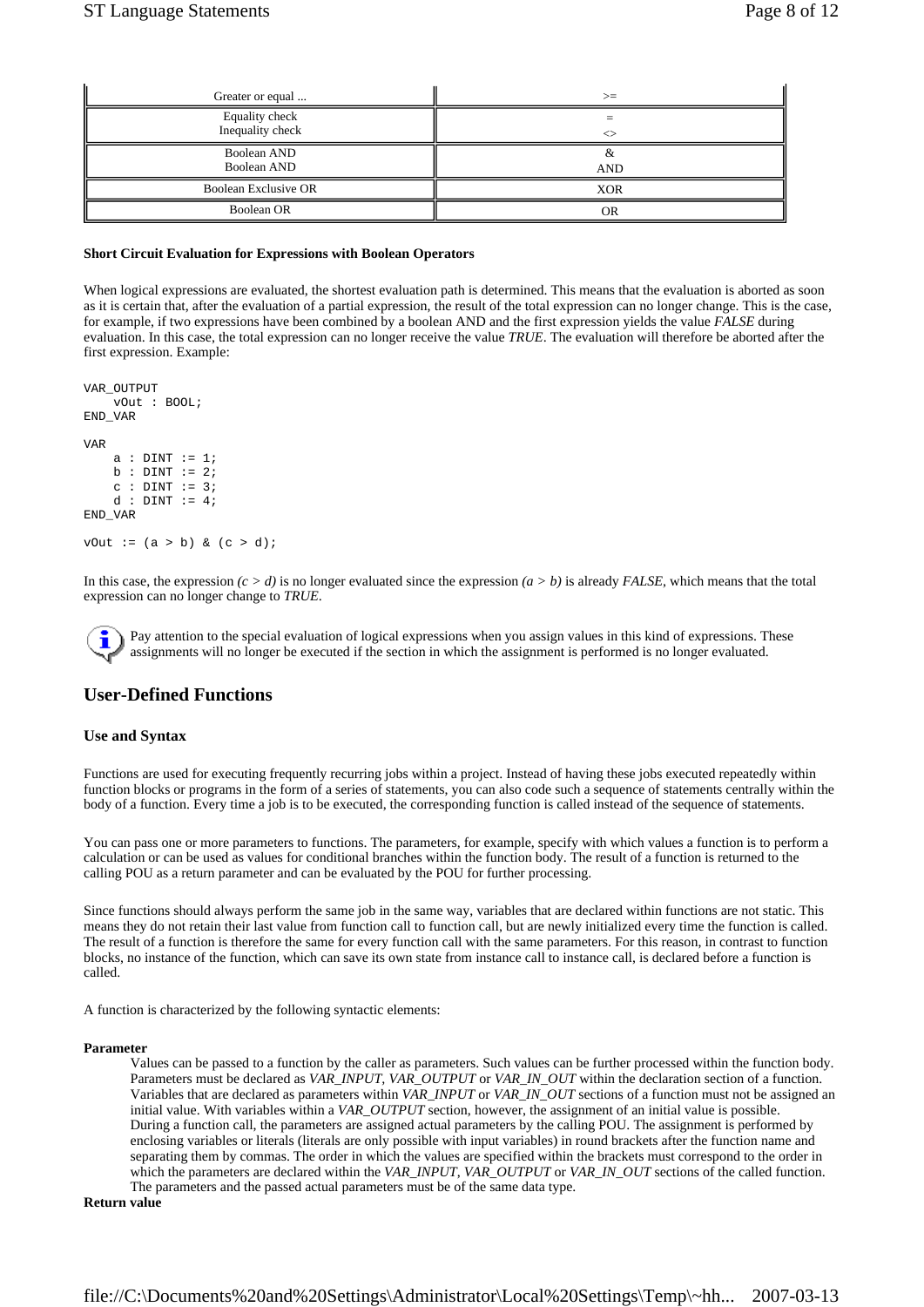As a result of the statements executed in the function body, a value can be returned to the calling POU. For this purpose, a value is assigned to the function name. When declaring the function, the data type of the function's return value must be specified after the function name, separated by a colon. The data type of the function that is specified during declaration and the data type of the value that is assigned to the function name must be the same. If a function returns a value, this value must be evaluated by the calling function in the form of an assignment or a comparison operation.

#### **Example:**

Declaration of *MyFunction* with a return value of type *DINT*:

```
FUNCTION MyFunction : DINT 
VAR CONSTANT 
     standard : DINT := 5; 
END_VAR 
VAR_INPUT (* Declaration of the parameters to be passed *) 
     factor1 : DINT; 
     factor2 : LREAL; 
     condition : BOOL; 
END_VAR 
VAR 
     ReturnValue : DINT; 
END_VAR 
(* Statements executed with the actual parameters that have been passed *) 
If(condition) THEN 
     ReturnValue := factor1 * LREAL_TO_DINT(factor2); 
else 
    ReturnValue := standard; 
END_IF; 
(* Assignment of the return value to the function name *) 
MyFunction := ReturnValue; 
END_FUNCTION 
Call of the function MyFunction from the function block CallFB:
```

```
FUNCTION_BLOCK CallFB
```

```
VAR 
     firstVar : DINT; 
     secondVar : LREAL; 
     Result : DINT; 
END_VAR 
firstVar := 24;
```
(\* Function call with assignment of the return value of the function to Result \*) Result := MyFunction(firstVar, secondVar, TRUE);

END\_FUNCTION\_BLOCK

secondVar  $:= 5.8$ ;

The value returned by the function *MyFunction* is evaluated by the calling function block *CallFB* by assignment to the variable *Result*. It would also be possible to perform the evaluation in a comparison operation:

```
IF (Result > MyFunction(firstVar, secondVar, TRUE)) THEN 
     (* Statements *); 
END_IF;
```
For a description of how to add a new function with the help of the wizard, refer to the section Creating a New Function.

#### **Passing Variables by Copy or Reference**

In most programming languages, it is usually not the parameters themselves that are passed to the function as actual parameters, but only copies of them. This method of passing values ensures that no side effects can occur, which means that there will be no effects on the variables in the calling POU even if the values of the passed variables are changed by the function. If, for example, a variable of type integer, which had the value *5* immediately before the function call, is passed to a function, and the called function increments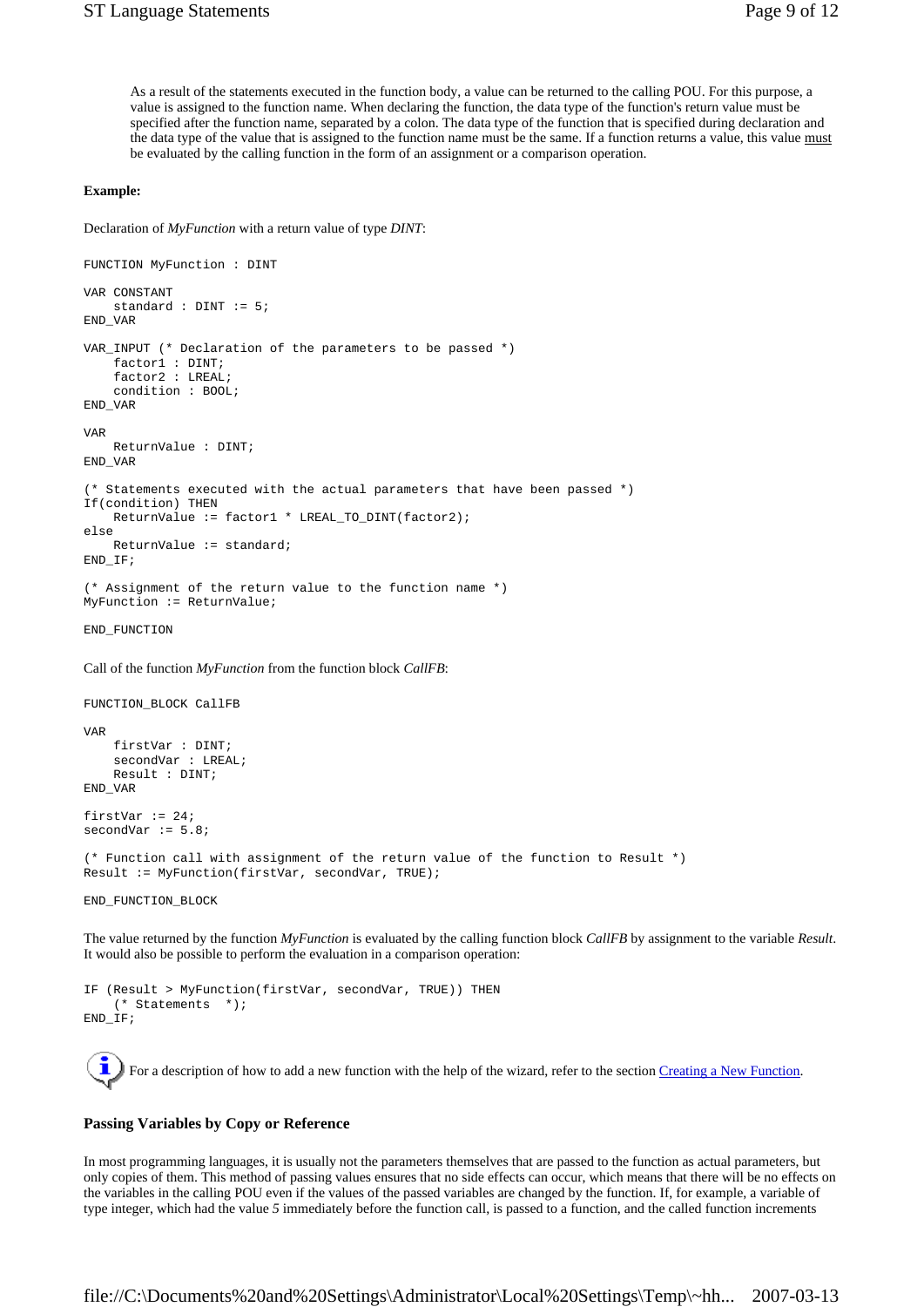this variable by the value *10*, this variable has the value *5* again immediately after the function call in the calling POU. This method of passing values is also referred to as *call-by-value*.

The case is quite different if the parameters of a function are declared in a *VAR\_IN\_OUT*, *VAR\_OUTPUT* or *VAR\_INPUT* section in 4CONTROL. In this case, the actual parameters of the called function are passed as pointers to their memory location. This means, the variable itself is passed to the called function so that the changes that are made to the variable within the function body also have effects on the variable declared in the calling POU. To take up our example above again: If the variable of type *DINT* with the value *5* is incremented by the value *10* by the called function, this variable has the value 15 in the calling POU immediately after the function call. This method of passing values is referred to as *call-by-reference*. With functions, however, this method is only significant for *VAR\_IN\_OUT* and *VAR\_OUTPUT* variables since *VAR\_INPUT* variables must not be written in within the function body and therefore cannot be changed. Put in programming terms: a *VAR\_INPUT* variable cannot be used as an *L-value* within a function. For this reason, passing parameters to a *VAR\_INPUT* variable will have no side effects in the calling POU on the value of the variable passed to the function. With *VAR\_IN\_OUT* and *VAR\_OUTPUT* variables, side effects are possible since variables of this type can not only be read but also written within the function body. If the value of a *VAR\_IN\_OUT* variable is changed within the function, the value of the variable passed as a parameter therefore also changes in the calling POU.

You can use this method of passing values to *VAR\_IN\_OUT* variables if you need more than one value from the called function as a result of the function call. Since the variables passed to the function are changed directly, the changed variable values are retained after exiting the function and can be evaluated in the calling POU. If you would like to receive more than one result value from the function, you can therefore pass several parameters to a function with the call-by-reference method. Keep in mind, however, that when passing the values by reference the passed variable values are overwritten with new values if they are changed by the called function.

#### **Example:**

Function declaration with parameters called by reference:

FUNCTION swap:BOOL

```
(* Declare parameters to be called by reference *) 
VAR_IN_OUT 
     swapA : DINT; 
     swapB : DINT; 
END_VAR 
(* Declare temporary variable for temporarily 
storing swap values *) 
VAR 
    swapTemp : DINT; 
END_VAR 
(* Swap values *) 
swapTemp := swapA; 
swa = swaB;
swapB := swapTemp; 
(* Return value *) 
swap := TRUE;END_FUNCTION 
Function call from function block Caller: 
FUNCTION_BLOCK Caller 
VAR 
    a : DINT; 
    h : DINT: aResult : DINT; 
     bResult : DINT; 
     RValue : BOOL; 
END_VAR 
a := 20;b := 50;
RValue := swap(a,b);
aResult := a; (* a = 50 after function call *)
bResult := b; (* b = 20 after function call *)
```
END\_FUNCTION\_BLOCK

The function *swap* defined above has the task of swapping the values of the two variables that are passed. Before the function call, the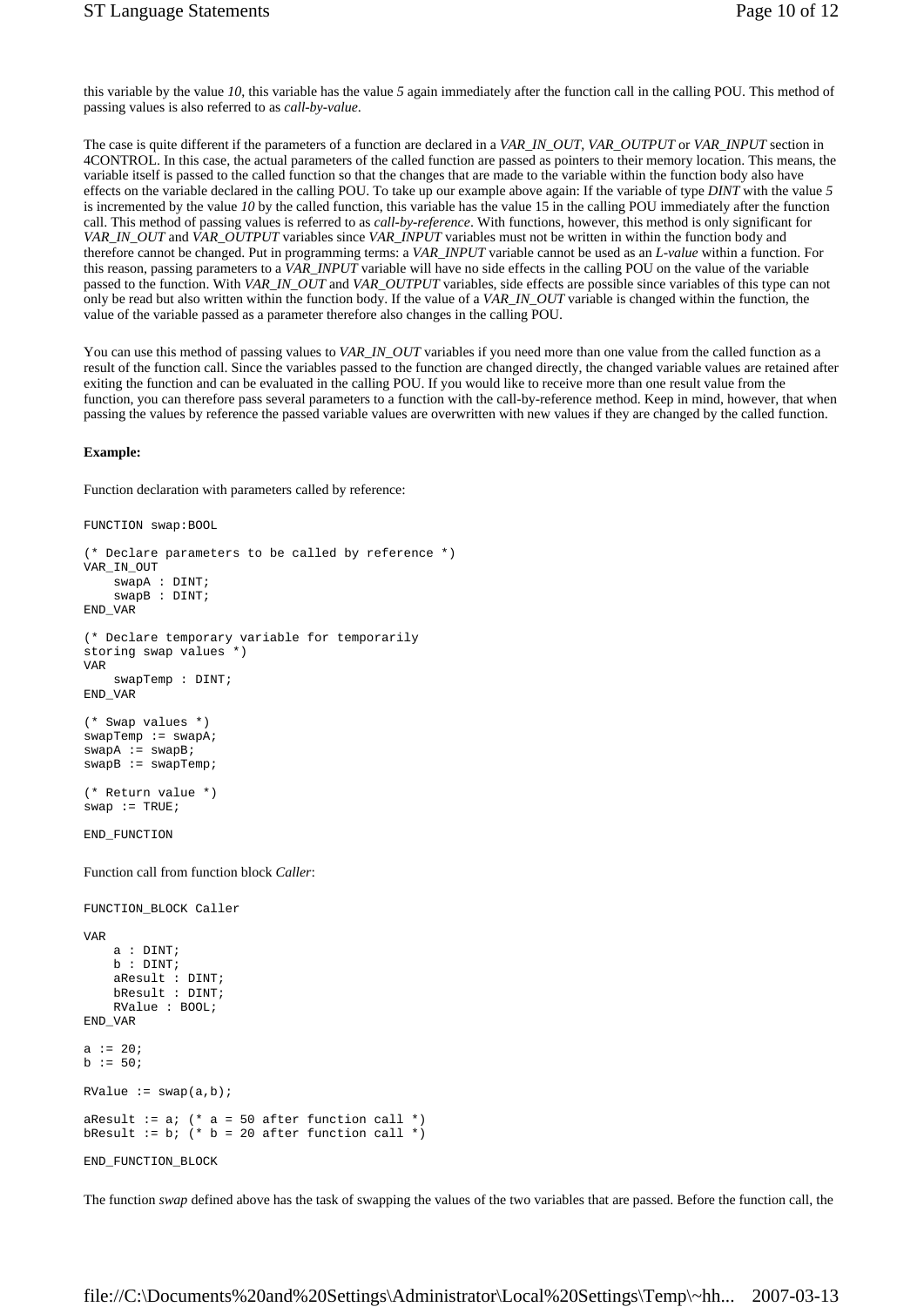variable *a* has the value *20* and the variable *b* has the value *50* in the instance of the function block *Caller*. The two values are swapped within the function body. After the execution of the statements in the function body, *a* has the value *50* and *b* the value *20*. Since both variables were called by reference, the two variables also have these values in the calling instance of the function block *Caller* after the function call.

In the declaration section of a function, you can insert a *VAR\_INPUT*, a *VAR\_OUTPUT* as well as a *VAR\_IN\_OUT* section. The order of the sections is not relevant. When calling the function with the actual parameters, however, the order of the actual parameters must correspond to the order in which the formal parameters are declared in the declaration sections of the function.

### **Functions without Parameters or Return Values**

The definition of a parameter or return value is optional when you create a function. Functions can also be called without parameters and do not necessarily need to return a value.

If a function is to be called without parameters, the function must not contain a *VAR\_INPUT* or *VAR\_IN\_OUT* section, or the two sections must be empty.

When you call the function, leave the parentheses for the actual parameters empty behind the function name.

In the case of functions that are not intended to return a value, the assignment of a return value to the function name is omitted. In addition, no data type may be indicated after the function name. If only one of the two is missing, a compiler error will occur. Since a function without a return value does not return a value to the caller, such a function is called directly by its function name without the assignment of values or comparison operators.

#### **Example:**

```
(* Function declaration without data type for return value *) 
FUNCTION DoSomething
```

```
(* Since the function does not accept any parameters, 
   a VAR_INPUT or VAR_IN_OUT section is omitted here *)
```
OutputDebugString("Function DoSomething was called");

```
(* Since the function does not return a value, 
   a value assignment to the function name is omitted here *)
```
END\_FUNCTION

The function *DoSomething* neither provides a return value, nor can any values be passed to it. For this reason, it has not been declared with a data type behind the function name and does not assign a value to the function name within the function body.

This function is called with empty parameter parentheses. Since the return value is missing, no evaluation will be performed:

DoSomething();

### **Calling Functions from Functions**

Functions can be nested, which means that another function can be called from a function body. The called function can be a function from a standard library as well as a user-defined function. Calling a function from a different function does not differ from calling a function from a program or function block. You can use the possibility of calling functions from functions to break jobs up into modular units and thus contribute to a clearer structure of a project.

#### **Example:**

```
PROGRAM FunctionTest 
VAR 
    ProgramResult : DINT; 
END_VAR 
ProgramResult := FunctionA(2, 4);
END_PROGRAM 
--------------------------------------- 
FUNCTION FunctionA : DINT
```

```
 VarA : DINT;
```
VAR\_INPUT

file://C:\Documents%20and%20Settings\Administrator\Local%20Settings\Temp\~hh... 2007-03-13